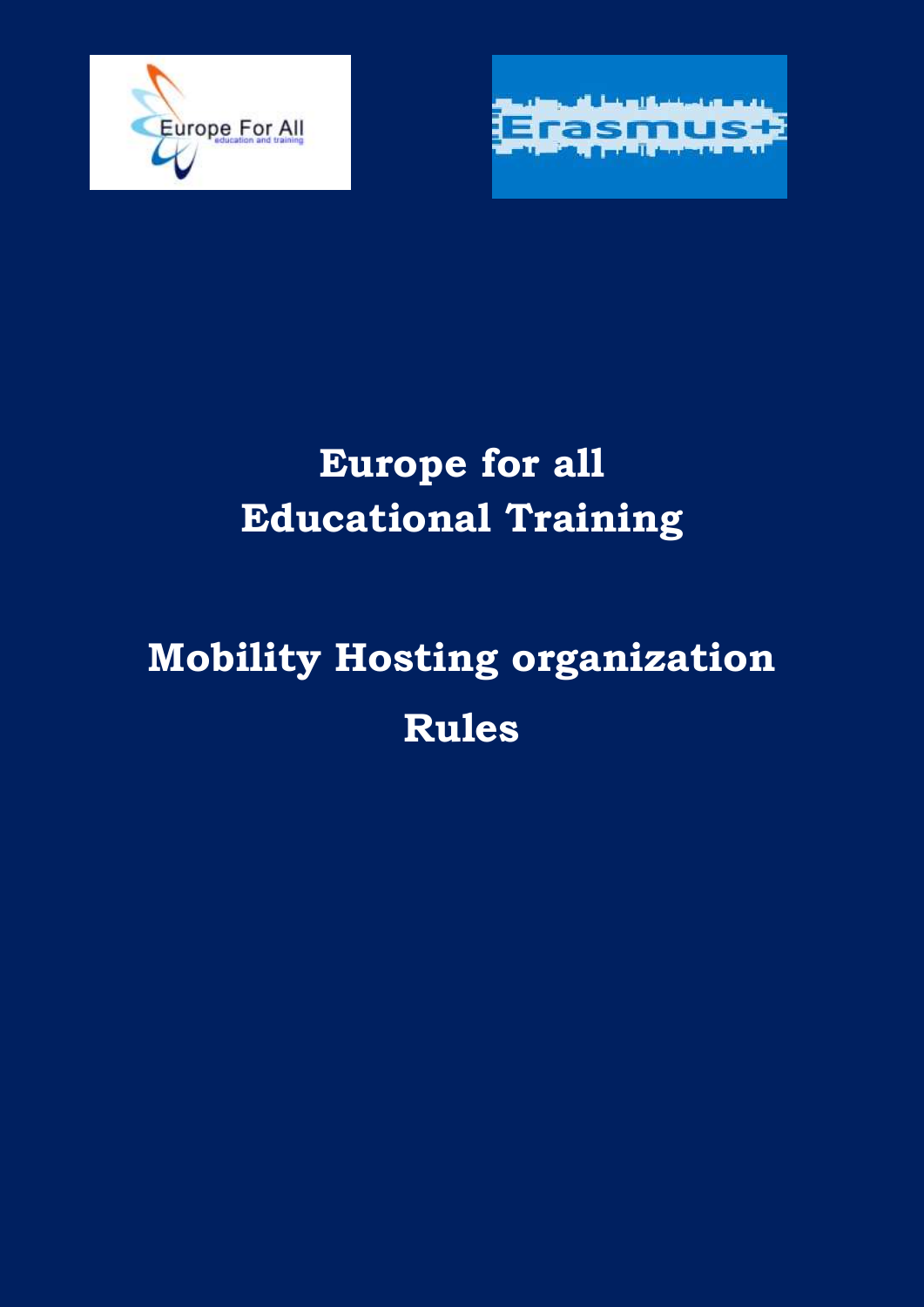

**EUROPE FOR ALL** (non-profit association) was founded to promote educational and training programmes, both at European and International level, aiming to develop skills, human resources and improving the labour market.

EUROPE FOR ALL through the constant commitment of all the members of the association encourages intercultural exchanges, improves the educational and vocational system through a variety of activities in order to strengthen the European dimension.

Thanks to a long experience in the educational and vocational field, EUROPE FOR ALL promotes different vocational education projects internationally, covering various duties as a trainer, hosting and sending institution. In this context, EUROPE FOR ALL helps young people to be aware of and ready to the changes in the labour market, to be more flexible and above all more competitive by giving them the possibility of improving their language skills, their professional abilities as well as personal.

Europe For All is a non-profit organization, which operates throughout the Italian territory. It was founded in 2010 by a group of young people with a consolidated experience in the field of transnational training.

The main purpose of the association is to stimulate an exchange between the different European cultures, an exchange that encourages the professional and personal growth of each European individual. To do it, the association carries out different activities that aim at the training of individuals .

#### **Training and Education**

- Promotion of European pathways for work-linked training, including language learning;
- Organization and management of cultural exchanges with European Union member countries and non EU countries
- Orientation and training courses, qualifying and re-qualifying courses, refresher courses for European a non European people;
- Preparation for departure courses for transnational mobility projects;
- Language and educational courses for trainees;
- Job training courses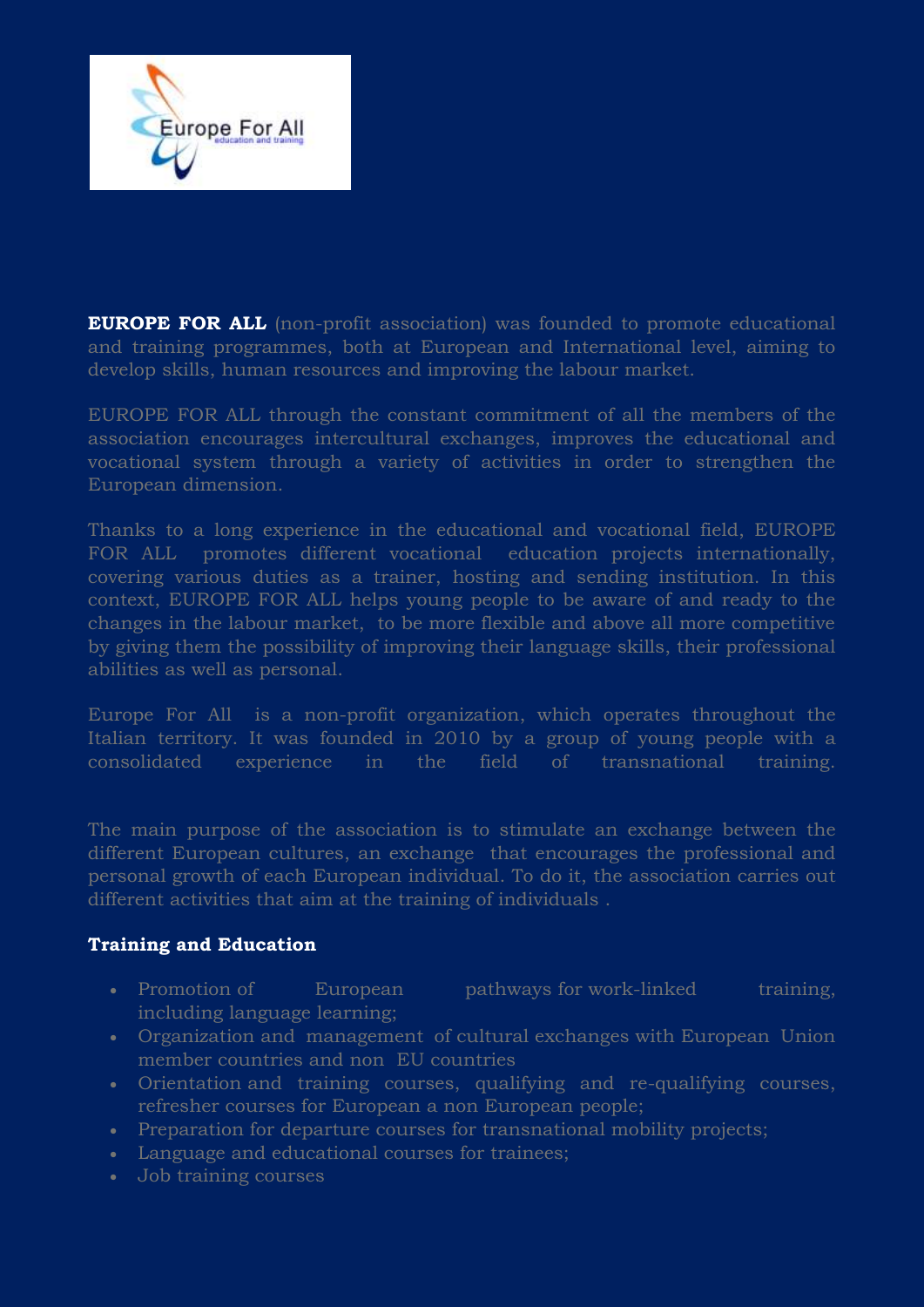

#### **Services to Public Authorities**

- Informative seminars about mobility inside the European Community and about European projects;
- Information and advices for planning, in particular for Erasmus plus project Administrative and bureaucratic activities in the drafting of European projects;
- Coordination with the European network of partners;
- Participation in seminars and study visits around Europe;
- Language training for teachers and students;
- Paths of non-formal education for school students of all levels.

#### **HOSTING ORGANISATION**

Europe For All, as hosting organization, is able to manage work placements and vocational training for citizens from all over Europe, especially for students, workers and teachers, in the frame of mobility projects Europe For All has an extended experience in searching and in the choice of the company that is best adapted to the curriculum, work experiences and language level of the participants.

In the context of other Leonardo measures, Europe For All organizes professional visits to companies in different sectors, professional seminars and follow-up meetings.

Europe For All provides, as hosting organization, the following services: -Management and coordination of the project -Various information to participants ; -Transfer from/to the airport ; -Accommodation -Local Transports ; -Italian Language Course -Providing the companies for the internship ; -Continuous monitoring of the participant ; - Certifications.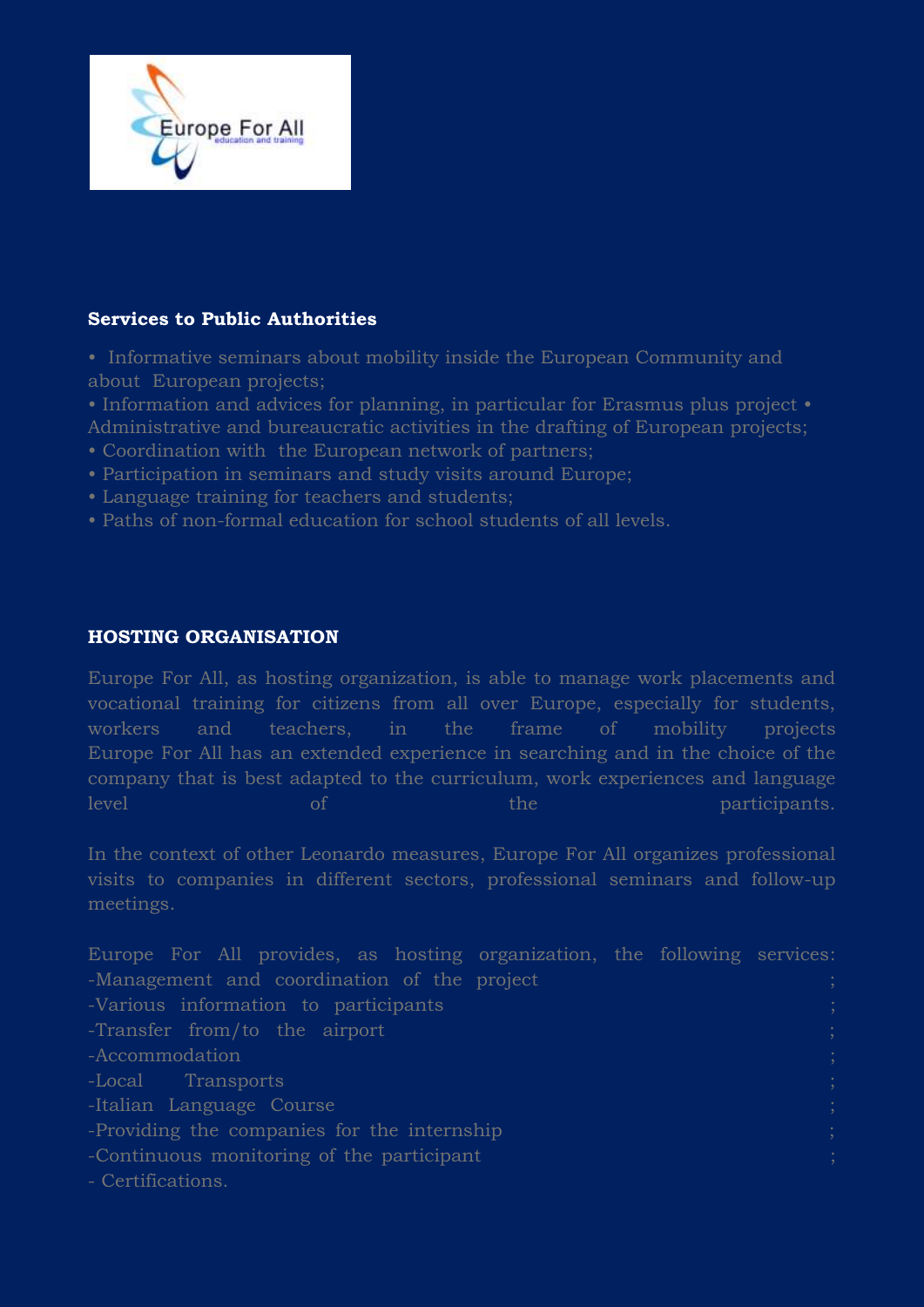

During all the development of the project, each student is assisted by two tutors , the tutor of the association Europe For All and the tutor within the company of his/her work placement. The tutor of the association will follow the participant for the entire period , both inside and outside of the company , by verifying continually the correct pursuit of the project. The tutor of the company will closely follow the participant during his/her training within the company and remains in constant contact with the tutor of the association. In this way we can assure a constant monitoring of everything in the project implementation.

The association Europe For All organizes regular meetings and individual interviews with participants in order to monitor properly the progress of the program, and resolving in this way any problem that may arise.

The meetings will be the as follows: An Opening Meeting for introductions. - Follow-up meetings and individual interviews are held almost every day during the first part of the program - the language course . - During the training period collective meetings are organized regularly . - Individual interviews with participants to solve problems are set according to the needs of the participants. - The final evaluation meeting takes place at the end of the participants' stay in Italy.

The achievement of the project objectives, in addition to the participants' professional and cultural backgrounds, are discussed and evaluated. Participants are also given instructions for departure. Europe For All has frequent contact with the heads of all institutions , where there are participants . These procedures represent a great value for the proper monitoring of beneficiaries and the project development .

### **LANGUAGE COURSE**

The Italian language courses are held by qualified teachers specialized in Teaching Italian as a Foreign Language. Depending on the language level of the participants, they will be organized in different language courses: **basic, intermediate** and **advanced.** 

For each level, the teaching method is mainly based on communication and conversation, making sure that participants could develop the four main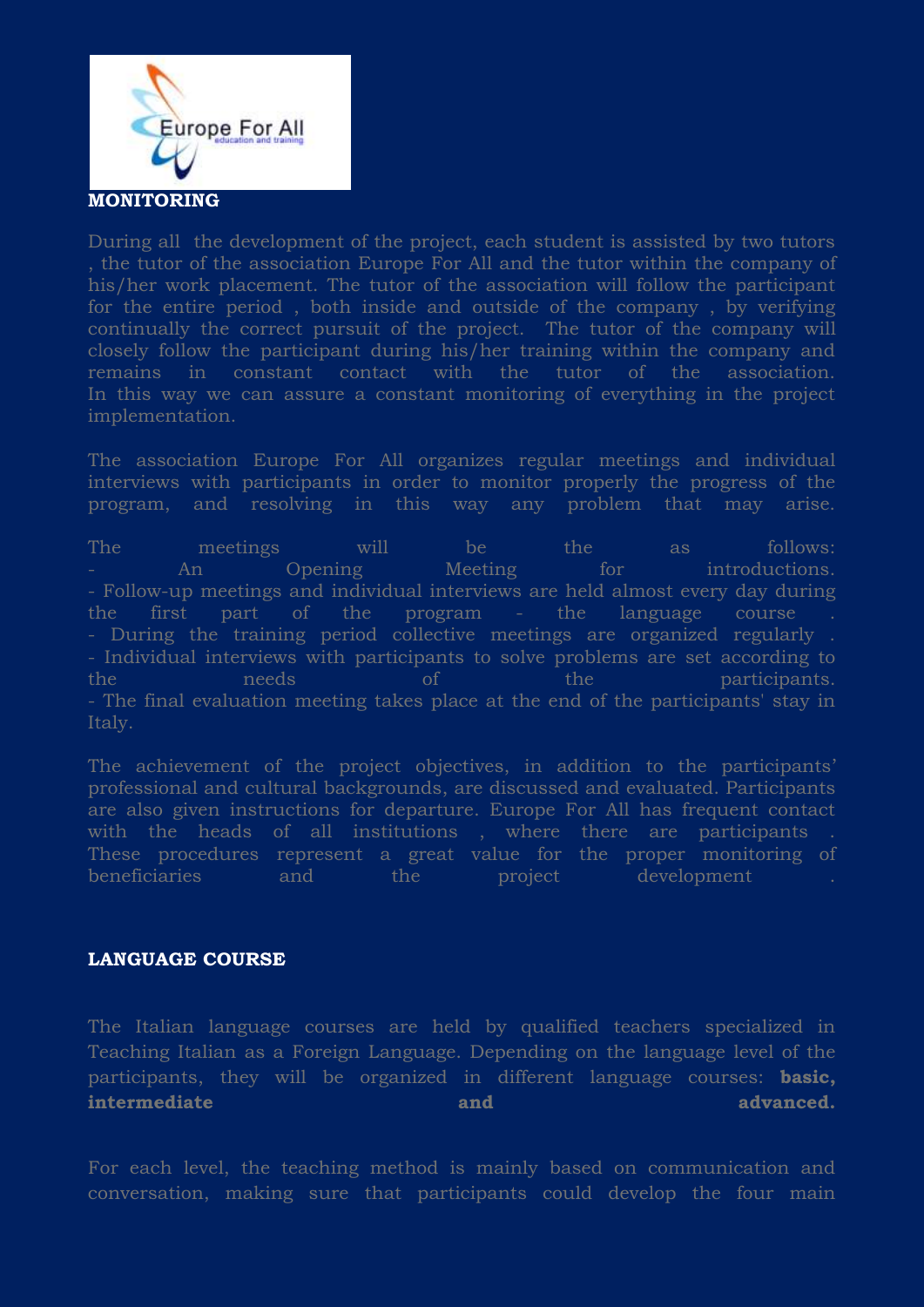

functions of language : **listening, speaking, writing and reading.**

During the lectures is given special importance to communication and conversation, in order to make easier for participants the way to express themselves in everyday conversation, to facilitate their everyday life abroad.

During the lessons, the adopted methods will make the course more attractive and stimulating, in fact, in addition to the grammar books and materials, participants will enjoy the use of an array of educational tools, movies, DVDs, magazines, newspapers, that will be delivered during the course so it will make easier the comprehension of the new language.

#### **CERTIFICATION**

Participants will receive two types of certificates. The first certificate is issued by the company in which they carry out their training, and includes the details of the tasks and responsibilities assumed by the participant during his/her placement. The second certificate is issued by the department of language as a confirmation of the successful accomplishment of the language course by the participant.

**EUROPASS CERTIFICATE:** In collaboration with the sending organization, Europe For All completes the european certificate Europass (for Leonardo da Vinci participants), so, when it will be ready, the association will also inform the participants.

**FINAL REPORT:** Once the project is finished, the association Europe For All, as hosting organization will draft a final report of the entire project with all the information concerning each phase of the same. This document will be delivered, together with other documents, to the sending organization.

#### **LOCAL TRANSPORT**

Europe For All, as hosting organization, coordinates the transfer of participants from their arrival in Italy until their departure time. The transfer is managed by a representative of the association with an adequate means of transport for groups, from the airport to their accommodation, where they will receive the welcome pack. Inside there will be a variety of useful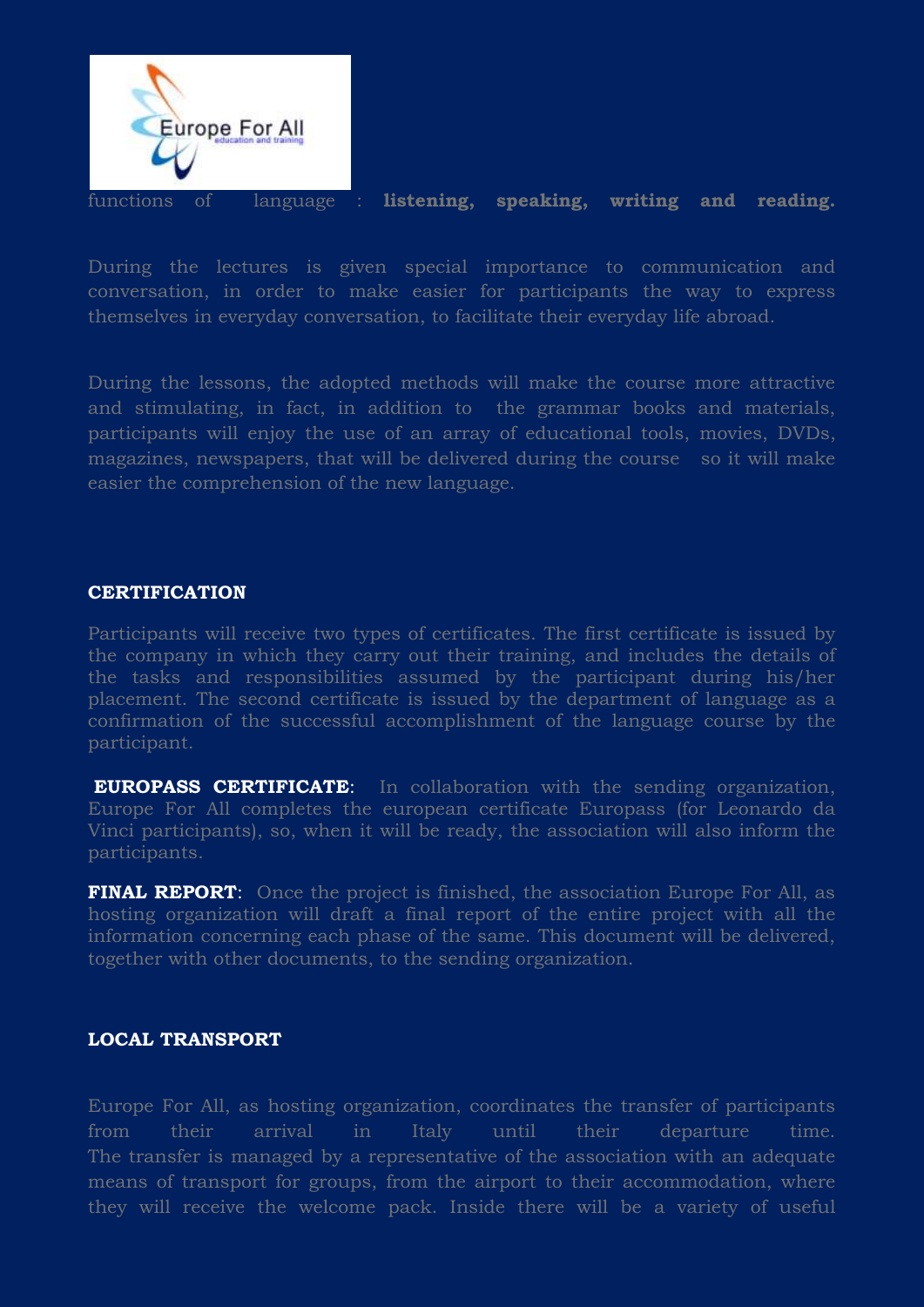

information that will facilitate the movements and the adaptability of participants  $\lim$  in the country  $\lim$  country. Europe For All constantly takes care of the different transfers that could be organized throughout the host country. In addition, the association also provides the transfer from the accommodation to the airport, at the departure time.

#### **ACCOMODATION**

The participants are usually accommodated in shared apartments with other students; these apartments are supplied with all the equipments so it will facilitate the stay of participants for longer periods, as required by some projects especially Erasmus plus Vet projects. In the case of projects involving short periods, the association Europe For All provides the accommodation in apartments or in residences.

All types of accommodation are carefully chosen by the association Europe For All and managed directly by the same association; this simplifies the treatment and allows that lodgings are always in perfect conditions, besides they always meet the needs of the participants in mobility projects. We have different type of accommodations in according with sending organization we can organize the permanence

- 1) Private apartment : The participants are usually accommodated in shared apartments with other students; these apartments are supplied with all the equipments so it will facilitate the stay of participants for longer periods, as required by some projects especially Erasmus plus Vet projects.
- 2) Residence/hostel : In the case of projects involving short periods, the association Europe For All provides the accommodation in apartments or in residences.
- 3) In some cases, the association also provides accommodation in host family.

#### **WORK PLACEMENTS**

Europe For All organizes educational internships for students, workers and teachers from all over Europe. The association Europe for all can organize a wide range of trainings according to the preferences of the participants; for each of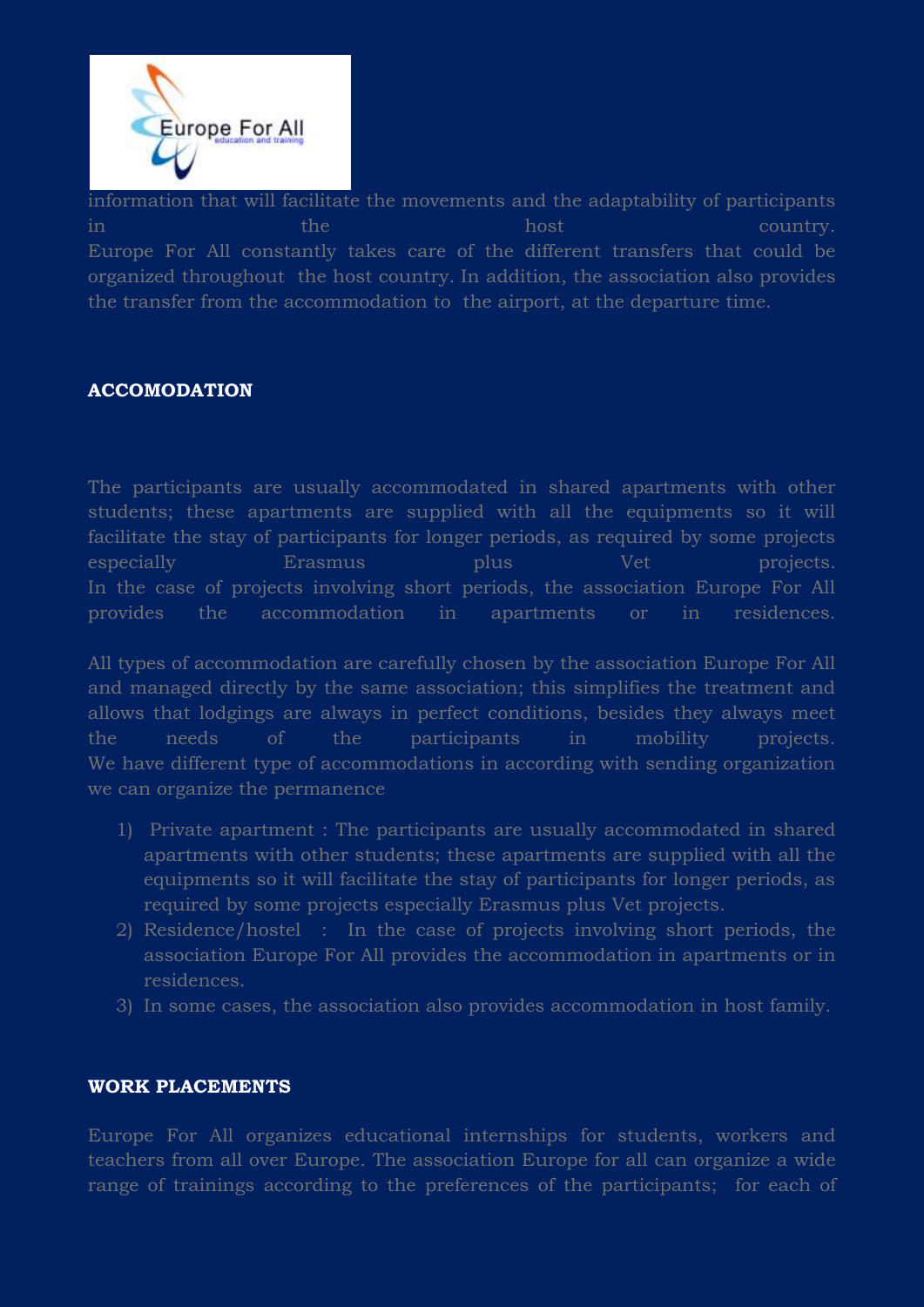

them the association Europe For All will research and choose the company that is best adapted to their curriculum, to their previous professional experience and to their level of Italian language.

The participant will carry out his/her internship in a company of a particular sector that is part of the Europe For All database, and therefore, that it has been previously selected by the staff of the same association, who took on the task to verify the quality of services and the way of how these are being offered, the professionalism of the staff and of course the volume and quality of work that companies are able to offer.

#### **Internship and traineeship sectors:**

- $\triangleright$  Aeronautics
- $\triangleright$  Aeronautical Engineering
- $\triangleright$  Agriculture
- > Architecture
- Art & Design
- $\triangleright$  Automobile Engineering
- $\triangleright$  Bank
- $\triangleright$  Business & Finance
- $\triangleright$  Childcare
- Conservation, Recycling and Environmental Tourism
- $\triangleright$  Education
- $\triangleright$  E-Learning
- $\triangleright$  Electrical Engineering
- $\triangleright$  Fishing
- Forestry
- > Hairdressing & Beauty
- Health & Safety
- $\triangleright$  Health & Social Care
- $\triangleright$  Heritage & Crafts
- Horticulture & Animal Management